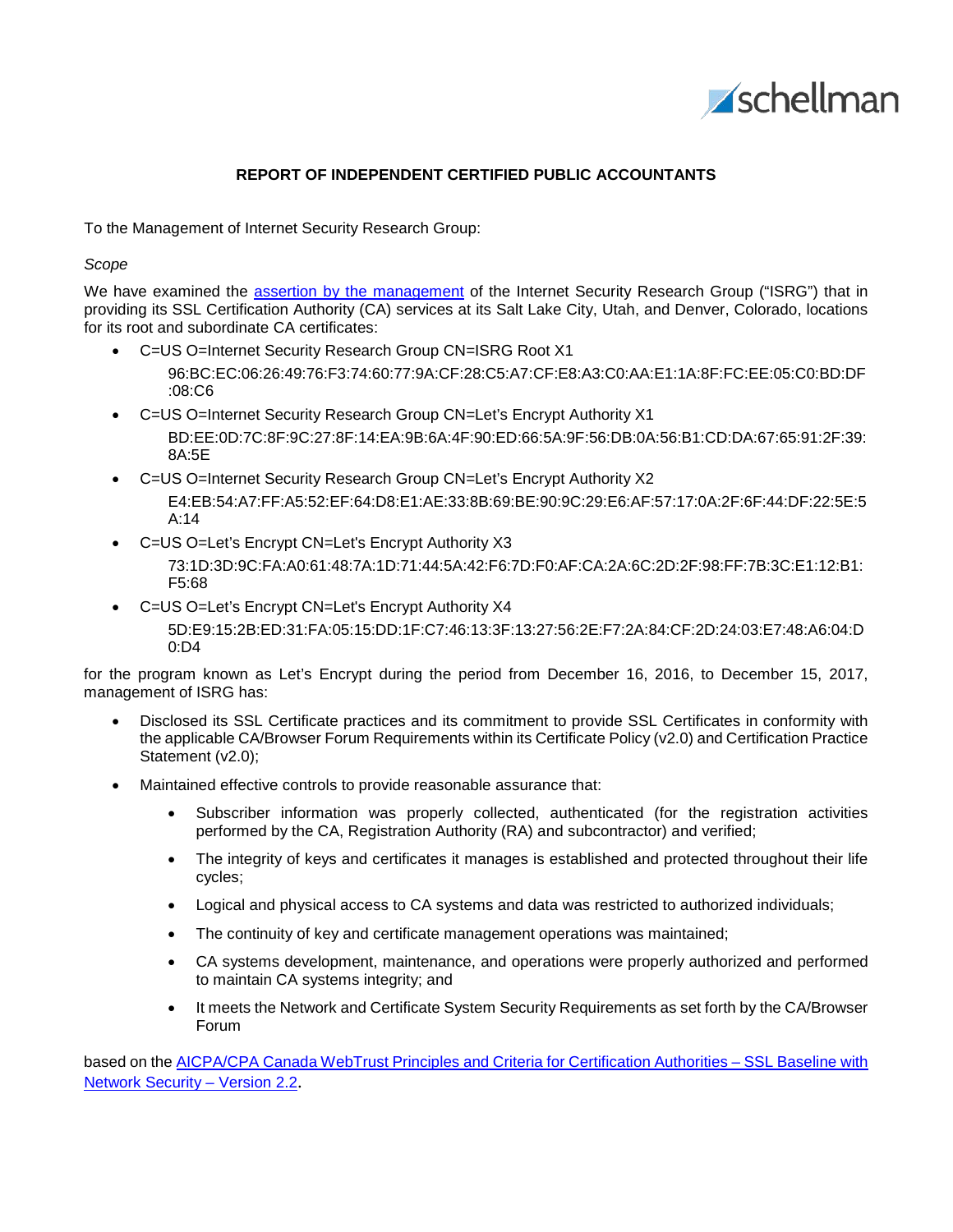## *ISRG's Responsibilities*

ISRG's management is responsible for its assertion. Our responsibility is to express an opinion on management's assertion based on our examination.

#### *Independent Certified Public Accountant's Responsibilities*

Our examination was conducted in accordance with attestation standards established by the American Institute of Certified Public Accountants, and accordingly, included (1) obtaining an understanding of ISRG's key and SSL certificate life cycle management business practices and its controls over key and SSL certificate integrity, over the authenticity and privacy of subscriber and relying party information, over the continuity of key and certificate life cycle management operations, and over development, maintenance and operation of systems integrity; (2) selectively testing transactions executed in accordance with disclosed key and certificate life cycle management business and information privacy practices; (3) testing and evaluating the operating effectiveness of the controls; and (4) performing such other procedures as we considered necessary in the circumstances. We believe that our examination provides a reasonable basis for our opinion.

#### *Inherent Limitations*

Because of the nature and inherent limitations of controls, ISRG's ability to meet the aforementioned criteria may be affected. For example, controls may not prevent, or detect and correct, error, fraud, unauthorized access to systems and information, or failure to comply with internal and external policies or requirements. Also, the projection of any conclusions based on our findings to future periods is subject to the risk that changes may alter the validity of such conclusions.

### *Emphasis on a Matter*

ISRG has disclosed that its Certificate Authority Authorization (CAA) checking algorithm was modified on September 14, 2017 to meet the new CAA checking rules that were added to the Baseline Requirements and went into effect on September 8, 2017.

#### *Opinion*

In our opinion, for the period from December 16, 2016, to December 15, 2017, ISRG's management's assertion, as set forth in the first paragraph, is fairly stated, in all material respects, based on the [AICPA/CPA Canada WebTrust](http://www.webtrust.org/principles-and-criteria/docs/item83987.pdf)  [Principles and Criteria for Certification Authorities –](http://www.webtrust.org/principles-and-criteria/docs/item83987.pdf) SSL Baseline with Network Security – Version 2.2.

The WebTrust seal of assurance for Certification Authorities on ISRG's website constitutes a symbolic representation of the contents of this report and it is not intended, nor should it be construed, to update this report or provide any additional assurance.

The relative effectiveness and significance of specific controls at ISRG and their effect on assessments of control risk for subscribers and relying parties are dependent on their interaction with the controls, and other factors present at external registration authorities, individual subscriber and relying party locations. We have performed no procedures to evaluate the effectiveness of controls at external registration authorities, individual subscriber and relying party locations.

This report does not include any representation as to the quality of ISRG's services beyond those covered by the [AICPA/CPA Canada WebTrust Principles and Criteria for Certification Authorities –](http://www.webtrust.org/principles-and-criteria/docs/item83987.pdf) SSL Baseline with Network Security – [Version 2.2,](http://www.webtrust.org/principles-and-criteria/docs/item83987.pdf) nor the suitability of any of ISRG's services for any customer's intended purpose.

Scheuman & Company, LLC

Schellman & Company, LLC Certified Public Accountants 4010 W Boy Scout Blvd., Suite 600 Tampa, FL 33607 January 25, 2018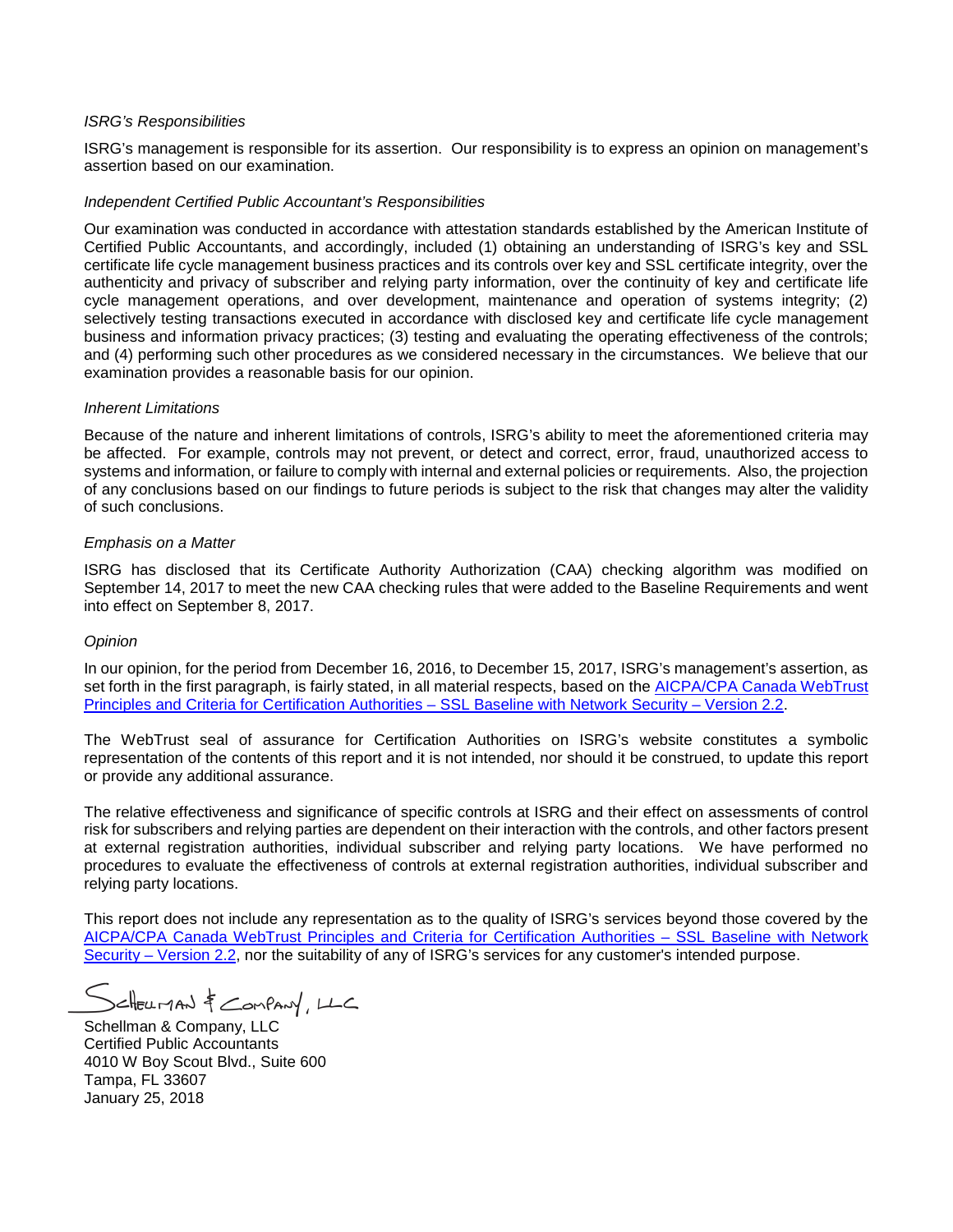

# <span id="page-2-0"></span>**ASSERTION BY MANAGEMENT AS TO ITS DISCLOSURE OF ITS PRACTICES AND ITS CONTROLS OVER ITS SSL CERTIFICATION AUTHORITY OPERATIONS DURING THE PERIOD FROM DECEMBER 16, 2016, TO DECEMBER 15, 2017**

# January 25, 2018

Management has assessed the controls over its SSL CA operations. Based on that assessment, in ISRG management's opinion, in providing its SSL CA services at its Salt Lake City, Utah, and Denver, Colorado, locations, for its root and subordinate CA certificates:

- C=US O=Internet Security Research Group CN=ISRG Root X1
	- 96:BC:EC:06:26:49:76:F3:74:60:77:9A:CF:28:C5:A7:CF:E8:A3:C0:AA:E1:1A:8F:FC:EE:05:C0:BD:DF :08:C6
- C=US O=Internet Security Research Group CN=Let's Encrypt Authority X1 BD:EE:0D:7C:8F:9C:27:8F:14:EA:9B:6A:4F:90:ED:66:5A:9F:56:DB:0A:56:B1:CD:DA:67:65:91:2F:39: 8A:5E
- C=US O=Internet Security Research Group CN=Let's Encrypt Authority X2 E4:EB:54:A7:FF:A5:52:EF:64:D8:E1:AE:33:8B:69:BE:90:9C:29:E6:AF:57:17:0A:2F:6F:44:DF:22:5E:5 A:14
- C=US O=Let's Encrypt CN=Let's Encrypt Authority X3

73:1D:3D:9C:FA:A0:61:48:7A:1D:71:44:5A:42:F6:7D:F0:AF:CA:2A:6C:2D:2F:98:FF:7B:3C:E1:12:B1: F5:68

• C=US O=Let's Encrypt CN=Let's Encrypt Authority X4

5D:E9:15:2B:ED:31:FA:05:15:DD:1F:C7:46:13:3F:13:27:56:2E:F7:2A:84:CF:2D:24:03:E7:48:A6:04:D 0:D4

for the program known as Let's Encrypt, during the period from December 16, 2016, to December 15, 2017, ISRG:

- Disclosed its SSL Certificate practices and its commitment to provide SSL Certificates in conformity with the applicable CA/Browser Forum Requirements within its Certificate Policy (v2.0) and Certification Practice Statement (v2.0);
- Maintained effective controls to provide reasonable assurance that:
	- Subscriber information was properly collected, authenticated (for the registration activities performed by the CA, Registration Authority (RA) and subcontractor) and verified;
	- The integrity of keys and certificates it manages is established and protected throughout their life cycles;
	- Logical and physical access to CA systems and data was restricted to authorized individuals;
	- The continuity of key and certificate management operations was maintained;
	- CA systems development, maintenance, and operations was properly authorized and performed to maintain CA systems integrity; and
	- It meets the Network and Certificate System Security Requirements as set forth by the CA/Browser Forum

based on the [AICPA/CPA Canada WebTrust Principles and Criteria for Certification Authorities –](http://www.webtrust.org/principles-and-criteria/docs/item83987.pdf) SSL Baseline with [Network Security –](http://www.webtrust.org/principles-and-criteria/docs/item83987.pdf) Version 2.2.